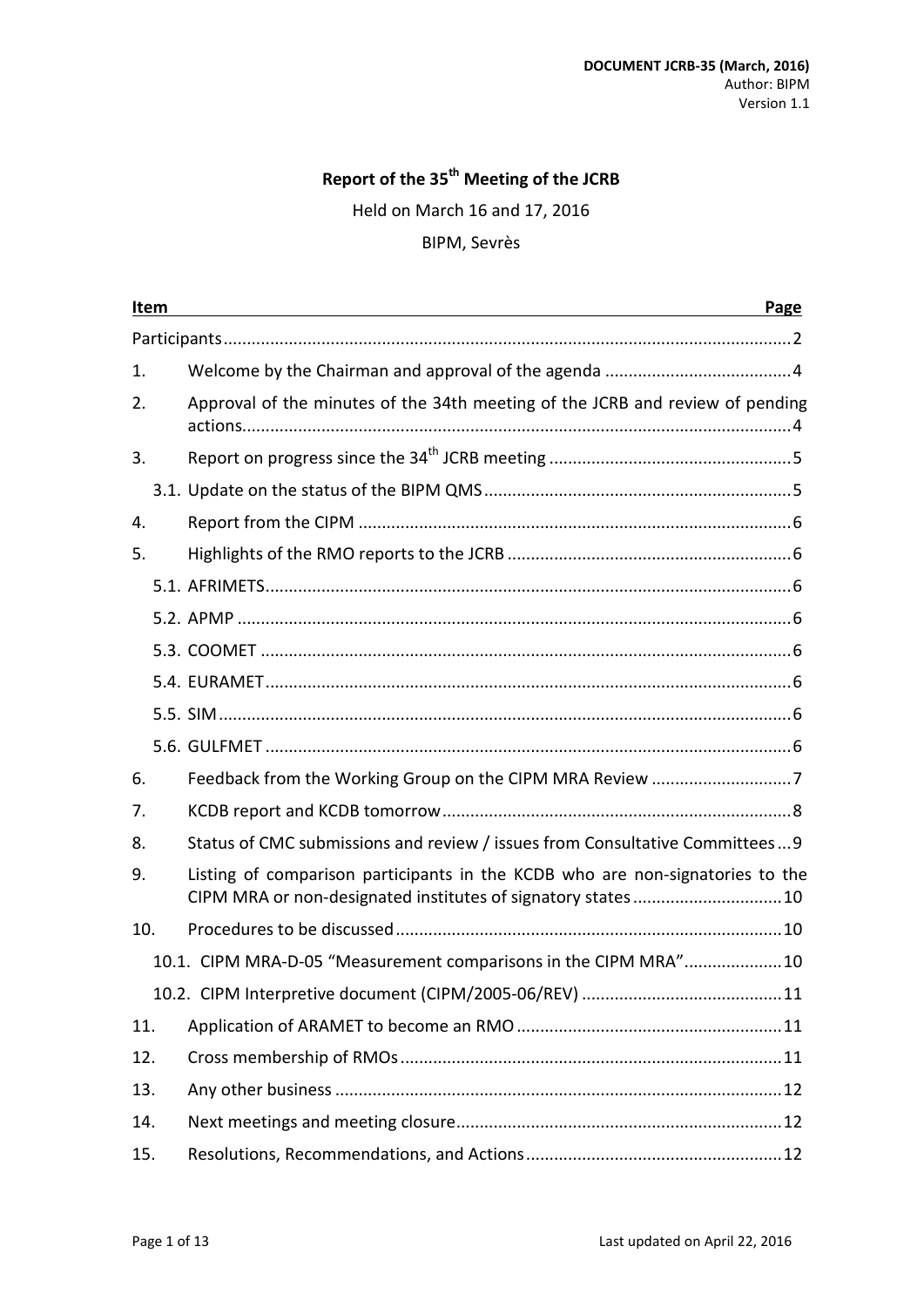# <span id="page-1-0"></span>**Participants**

### **BIPM-CIPM**

# **Delegations**

| Mr. Mohammed Ahmed Al Mulla GULFMET representative to the JCRB |  |
|----------------------------------------------------------------|--|
|                                                                |  |
|                                                                |  |
|                                                                |  |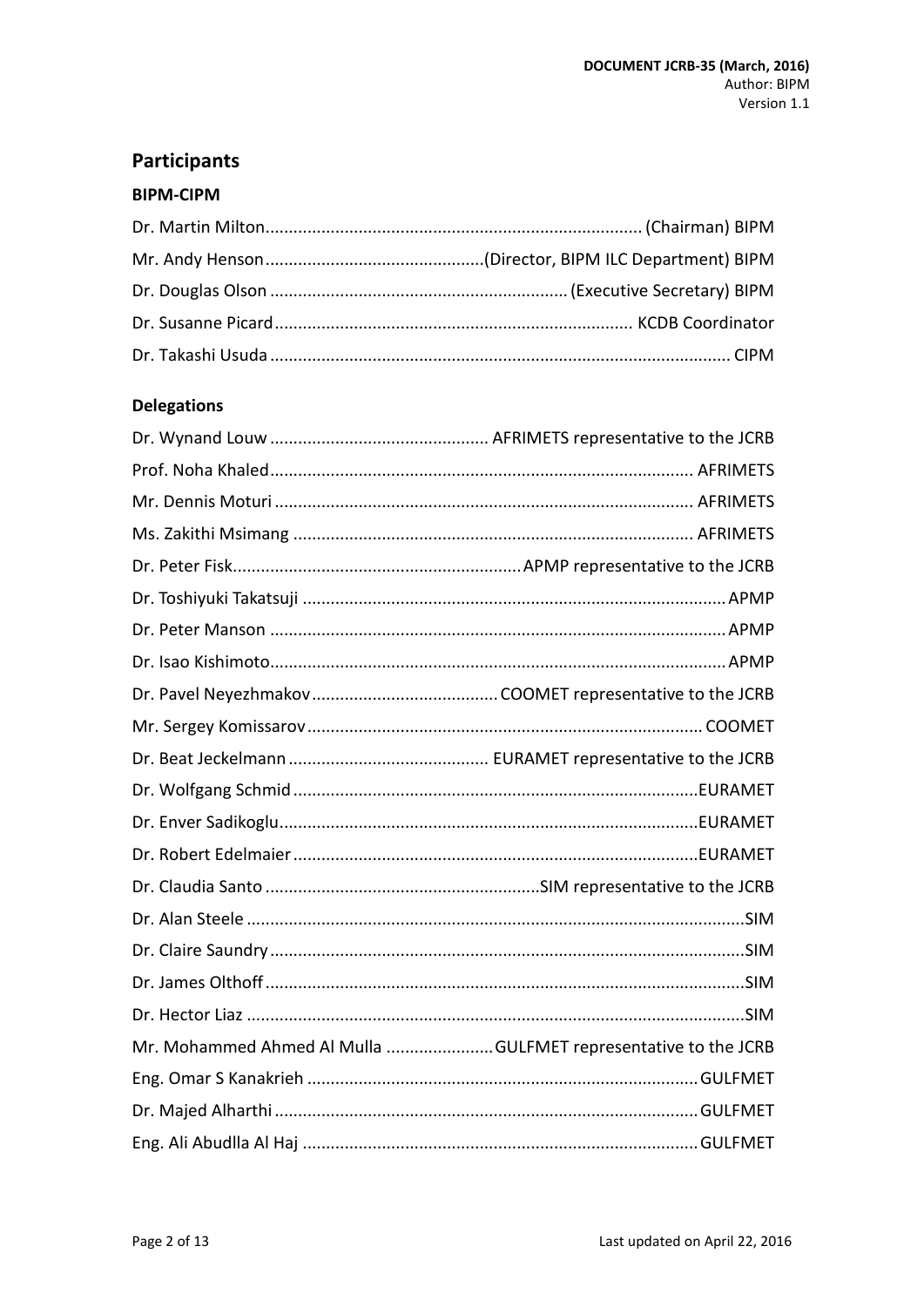### **Regrets**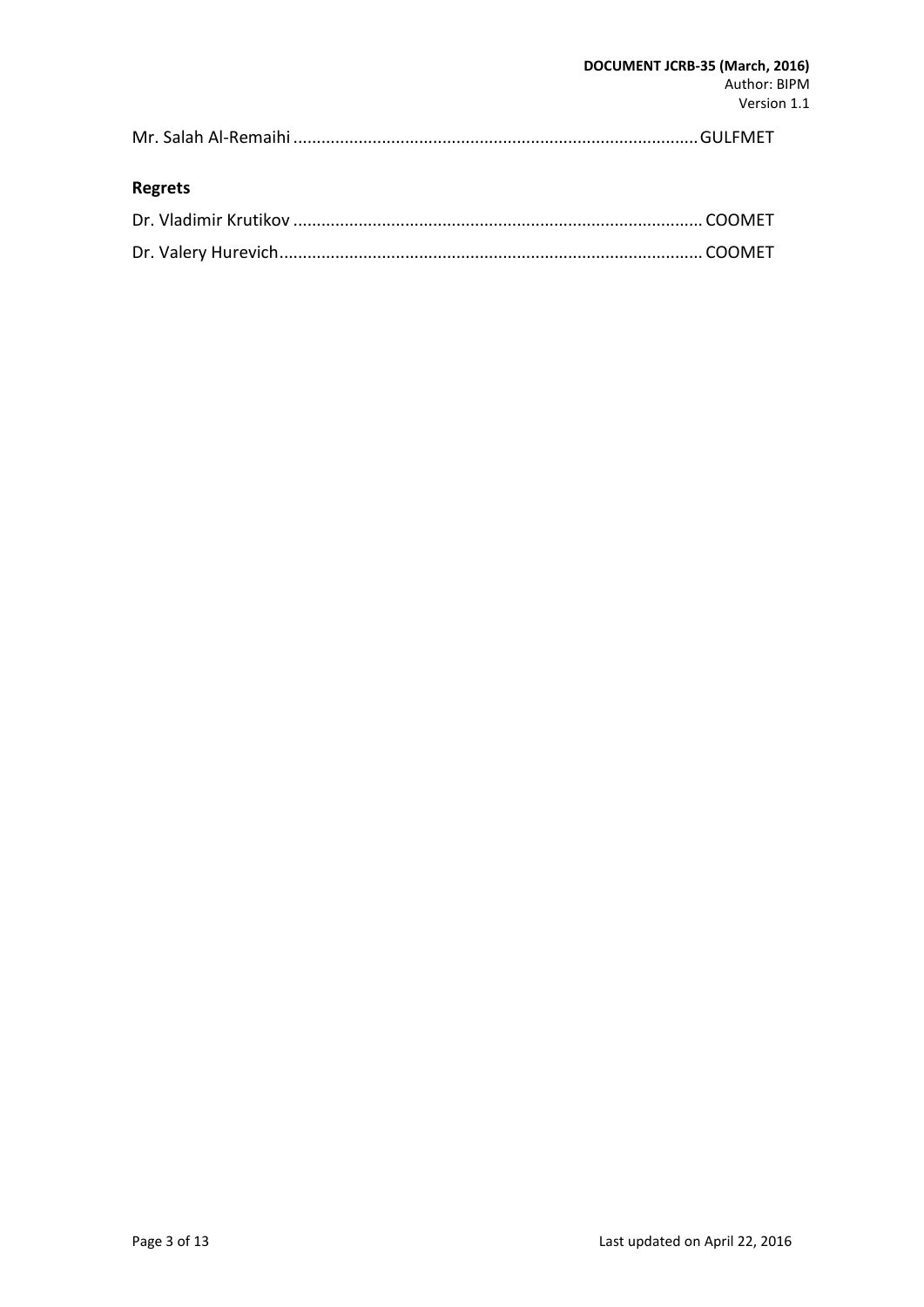### <span id="page-3-0"></span>**1. Welcome by the Chairman and approval of the agenda**

Dr. Martin Milton, Director of the BIPM and Chairman of the JCRB, welcomed the delegates to the 35<sup>th</sup> meeting of the JCRB and gave apologies from Dr Jim McLaren, the CIPM Secretary, who had been unable to attend the meeting on this occasion. He noted that both Dr. Takashi Usuda and Dr. Wynand Louw are CIPM members. For this meeting, Dr. Usuda will stand in for the CIPM Secretary. Members of the delegations introduced themselves.

The agenda of the 35<sup>th</sup> JCRB meeting was presented. Items added under other business (agenda item 13), were "the terms of reference of the JCRB" and "a possible JCRB strategy". GULFMET comparisons were added under item 5.6. With these additions, the agenda was approved.

# <span id="page-3-1"></span>**2. Approval of the minutes of the 34th meeting of the JCRB and review of pending actions**

The minutes of the 34<sup>th</sup> meeting of the JCRB were approved without amendments.

M. Milton reported on the status of actions agreed to at the  $34<sup>th</sup>$  JCRB meeting:

- − Action 34/1 (regarding RMOs' review of RMO/BIPM webpages and providing updated information to the BIPM), AFRIMETS, COOMET, and APMP stated they either have or will provide the information to the BIPM. AFRIMETS provided the update prior to the end of the meeting. EURAMETS had provided review and feedback prior to the meeting.
- − Action 34/2 (regarding World Metrology Day 2017), SIM confirmed that they will provide the contact information of INM Colombia to the BIPM. INM Colombia will work with the BIPM in developing the poster for 2017. EURAMET was selected to work with the BIPM in developing the poster for 2018.
- − Action 34/4 (regarding the BIPM investigating the programming burden of providing customized deadline reminders to RMO reviewers of CMCs), the BIPM reported that such customized reminders would require several weeks of programming time. An additional one-week reminder, common to all RMO reviewers, was added as part of the upgrade for the inclusion of GULFMET in the review process.
- − Action 34/5: CC executive secretaries and CC presidents have been notified of the revised policy for publishing results of comparisons involving non-signatories to the CIPM MRA.
- − Actions 34/6: Procedural documents of relevance to the revised policy of publishing results of comparisons involving non-signatories to the CIPM MRA will be covered in agenda item 10.
- − Action 34/7 (regarding review of the current practice of listing non-signatories and non-designated institutes in the drop-down menus of the KCDB) will be covered in agenda item 9.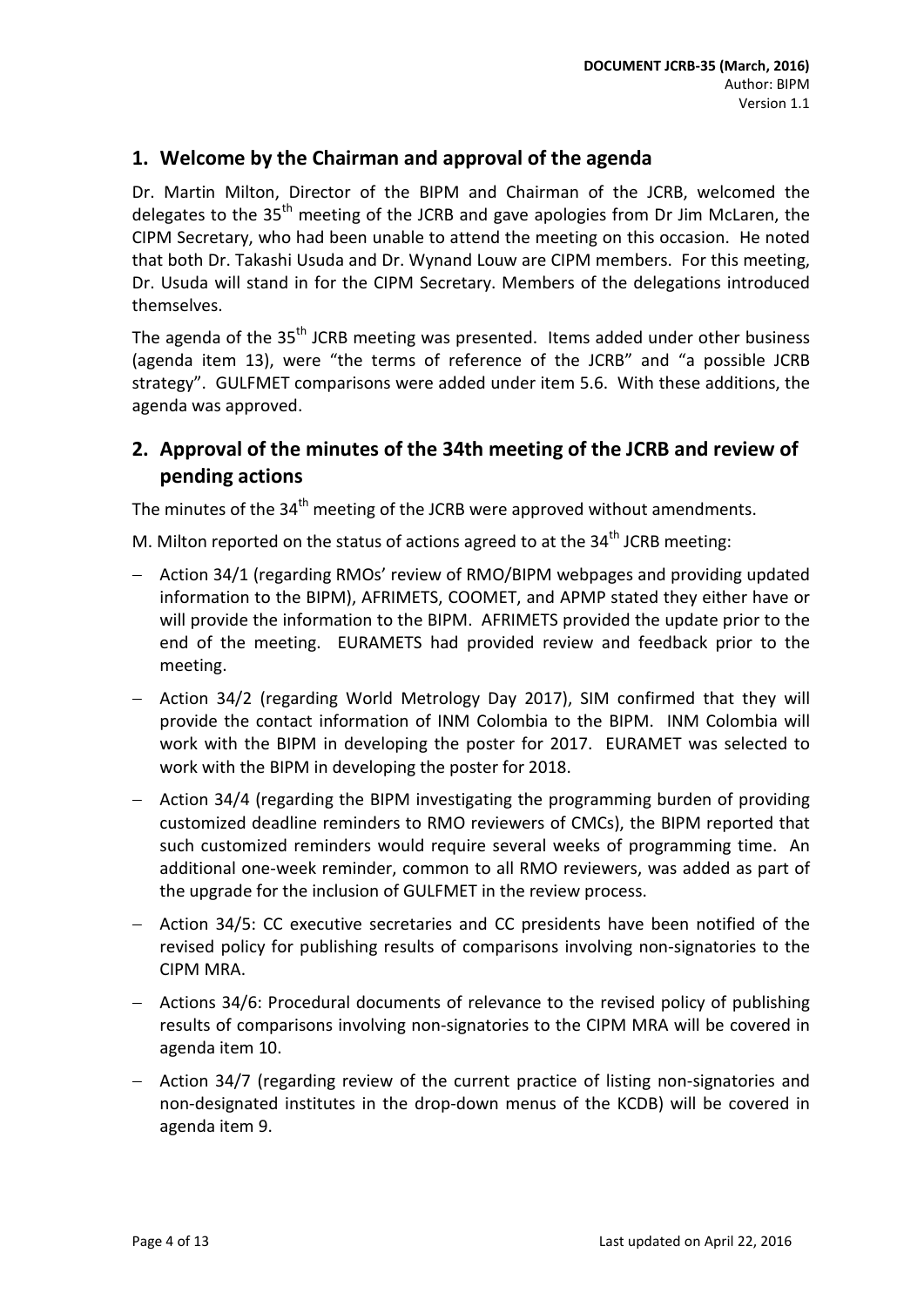Recommendation 34/1: The CIPM granted provisional acceptance of GULFMET as a Regional Metrology Organization in accordance with the procedures of the JCRB and within the meaning of the CIPM MRA (CIPM/104-38).

# <span id="page-4-0"></span>**3.** Report on progress since the 34<sup>th</sup> JCRB meeting

A. Henson reported on developments at the BIPM since the  $34<sup>th</sup>$  meeting of the JCRB, including an update on the revision to ISO/IEC 17025. The important points of the report included:

- − Qatar became an Associate of the CGPM on 10 March 2016 and signed the CIPM MRA on 16 March 2016;
- − Iran signed the CIPM MRA on 26 January 2016 and United Arab Emirates signed the CIPM MRA on 3 February 2016;
- − World Metrology Day 2016 poster has gone live, with thanks to VNIIMS. The theme is "Measurements in a dynamic world". All countries wanting to raise their profile were encouraged to participate. A problem which arose in 2016 with nonbackward compatibility of the poster design software has been resolved.
- − The number of projects in the BIPM Capacity Building and Knowledge Transfer (CBKT) continues to grow. In 2016 the "Leaders of Tomorrow" course will take place as well as the 2016 Varenna Metrology School and METAS placement. The Safe Food and Feed Metrology Infrastructure program has begun, as well as planning for training related to the calibration of time transfer equipment for UTC. The BIPM is developing additional program ideas with their sponsors.
- − The BIPM webpage has been revised to include information on GULFMET, and direct links to RMO training pages have been added. RMOs were reminded to provide updated information to the BIPM on several topics.
- − Working group WG44 on revisions to ISO/IEC 17025 has now met four times. The next drafting meeting is scheduled for July 2016, and the next WG44 meeting is scheduled for September 2016. Two working documents and one CD have been developed, with over 2600 comments received. CD 2 is expected in late March with a two month consultation. The goal is still to publish in 2017.

*[The BIPM report is available on the restricted-access JCRB working documents webpage. listed as [JCRB-35/03.0](http://www.bipm.org/cc/JCRB/Restricted/35/35-03.0_BIPM_Report_Progress.pdf)]*

# <span id="page-4-1"></span>**3.1. Update on the status of the BIPM QMS**

A. Henson reported on the status of the BIPM QMS. This included BIPM measurement services activity statistics, numbers of QMS documents, dates and status of peer and internal reviews, status of preventive/corrective actions raised internally and from complaints, customer feedback, and continuous improvement. The next global peer review is scheduled for September 2016 and will be conducted by E. Sadikoglu, the EURAMET TC-Q Chair. Some details were provided on the corrective action following identification of the value of the drift of the BIPM as-maintained mass unit.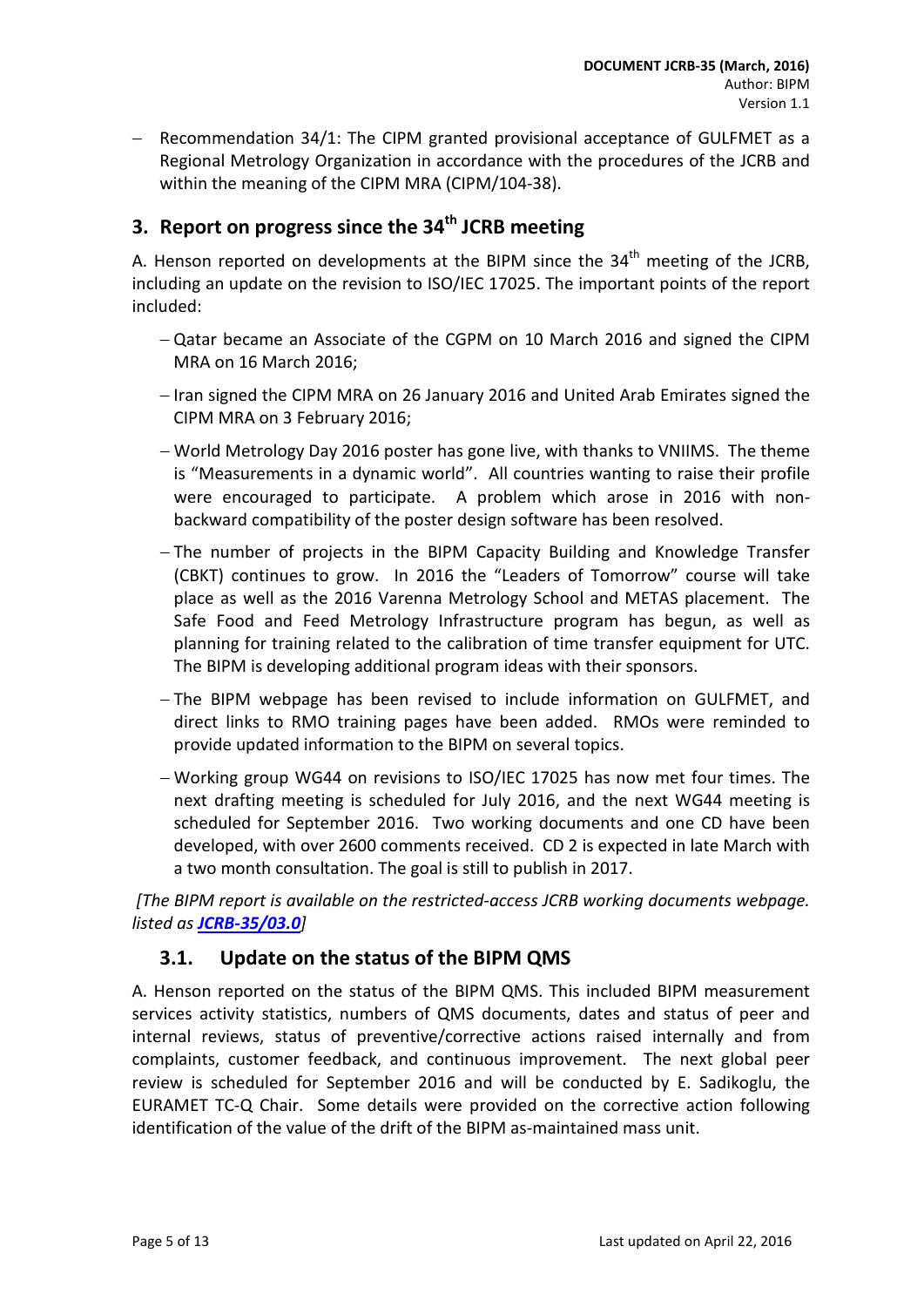*[The BIPM report is available on the restricted-access JCRB working documents webpage. listed as [JCRB-35/03.1](http://www.bipm.org/cc/JCRB/Restricted/35/35-03.1_QMS_v2.pdf)]*

# <span id="page-5-0"></span>**4. Report from the CIPM**

M. Milton delivered a verbal report of the CIPM. He gave details of the decisions from the 104<sup>th</sup> CIPM (II) meeting of October 2015. M. Milton pointed out the decisions related to finances, the BIPM pension and provident fund, and the BIPM Health Insurance fund. Several decisions related to the CCU and the redefinition of the SI base units. The CC presidents will meet in June 2016 and discuss their policy on membership and observership of the Consultative Committees (decisions on applications for membership/observership of CCs are on hold pending the outcome of these discussions and any subsequent CIPM decisions).

# <span id="page-5-1"></span>**5. Highlights of the RMO reports to the JCRB**

### <span id="page-5-2"></span>**5.1. AFRIMETS**

W. Louw and N. Khaled presented the highlights of the AFRIMETS report.

### <span id="page-5-3"></span>**5.2. APMP**

P. Fisk presented the highlights of the APMP report.

#### <span id="page-5-4"></span>**5.3. COOMET**

P. Neyezhmakov presented the highlights of the COOMET report.

#### <span id="page-5-5"></span>**5.4. EURAMET**

B. Jeckelmann presented the highlights of the EURAMET report.

#### <span id="page-5-6"></span>**5.5. SIM**

C. Santo presented highlights of the SIM report.

#### <span id="page-5-7"></span>**5.6. GULFMET**

M. Al Mulla presented highlights of the GULFMET report. Discussion following the presentation emphasized the roles of the established RMOs to support the integration of GULFMET into the global metrology structure. GULFMET presented their numbering scheme for comparisons which aligns with those described in CIPM MRA-D-05. The JCRB took the following action:

*Action 35/01: GULFMET is encouraged to register their comparisons (except those used for training purposes) in the KCDB and is reminded of the guidance on comparisons given in CIPM MRA-D-05, particularly section 5.1, regarding linkage between CIPM and RMO key comparisons.*

It was pointed out to GULFMET that CC WGs for RMOs have as their members the TC/WG chairs from the RMOs, now including GULFMET TC chairs. The BIPM will inform the CC executive secretaries of the GULFMET TC chairs, and request them to invite GULFMET to all future CC WG-RMO meetings and planning activities.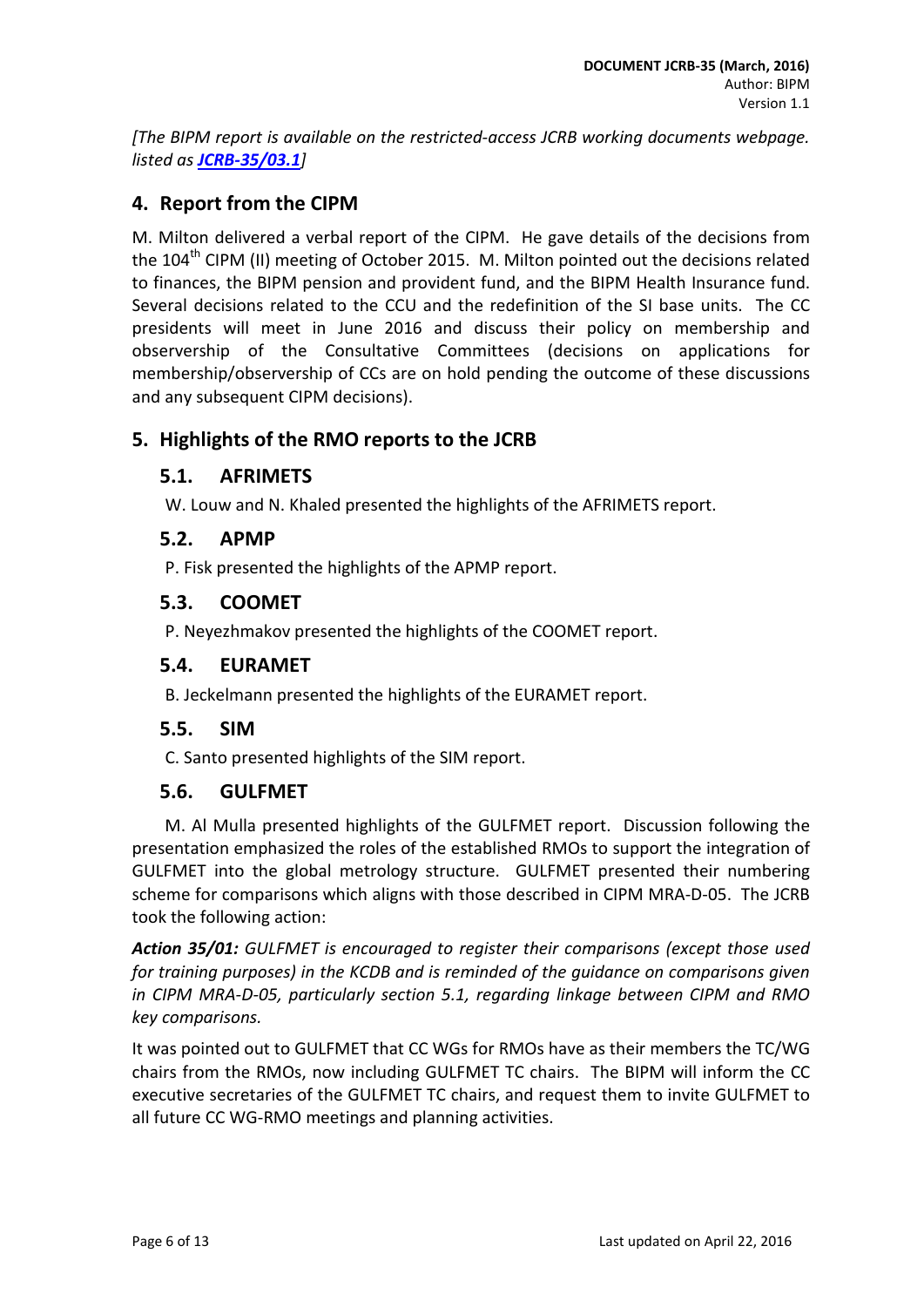*[The individual RMO presentations are available on the restricted-access JCRB working documents webpage, listed as [JCRB-35/05.1](http://www.bipm.org/cc/JCRB/Restricted/35/AFRIMETS_Report_35th_JCRB_2016.doc); [JCRB-35/05.2](http://www.bipm.org/cc/JCRB/Restricted/35/APMP_report_for_JCRB_March_2016.pdf); [JCRB-35/05.3](http://www.bipm.org/cc/JCRB/Restricted/35/JCRB_35_COOMET_Report.pdf); [JCRB-35/05.4;](http://www.bipm.org/cc/JCRB/Restricted/35/EURAMET-Report_35th-JCRB_160303.pdf) [JCRB-35/05.5](http://www.bipm.org/cc/JCRB/Restricted/35/presentacionSIM.ppt) ; and [JCRB-35/05.6](http://www.bipm.org/cc/JCRB/Restricted/35/GULFMET_Presentation.ppt) respectively.]*

### <span id="page-6-0"></span>**6. Feedback from the Working Group on the CIPM MRA Review**

M. Milton presented a summary of the meeting of the Working Group on the Implementation and Operation of the CIPM MRA, held March 14 and 15, 2016. The process and structure of the meeting of the Working Group was described, and a broad discussion took place that focussed around the 9 questions the Working Group had considered in its review and the proposed recommendations based on the questions. RMO Delegates of the JCRB who also participated in the Working Group included J. Olthoff, P. Fisk, D. Moturi, B. Jeckelmann, H. Laiz, W. Louw, and C. Santo.

The discussion at the JCRB included (inter alia) the roles of the JCRB and the CCs in implementing the recommendations of the review; the importance of improved communication between CCs, RMOs, the CIPM, and the JCRB; the strategic approach the JCRB should take and how to best develop it; how to balance the needs of NMIs from countries and economies with emerging metrology systems against the desire to manage the workload of developed NMIs; what the JCRB envisages as "broader scope" CMCs and their support for services; and how to define the scope for the update of the KCDB/JCRB IT suite. It was agreed to continue discussion of various issues at the  $36<sup>th</sup>$  JCRB meeting in September 2016, which will occur prior to the NMI Directors and CIPM meetings of October 2016 when the report of the Working Group will be discussed. The JCRB agreed to the following actions:

*Action 35/02: The RMOs to include an update on strategic planning with respect to KCs and SCs undertaken at the RMO TC level in their reports to the JCRB.*

*Action 35/03: The BIPM to present a draft scope for the update to the KCDB/JCRB IT suite to the next JCRB meeting.*

*Action 35/04: The BIPM will identify possible metrics that might measure the quality of the intra-regional CMC reviews carried out by each RMO.*

*Action 35/05: The BIPM to ask RMOs about the availability of materials to support the involvement of NMIs from countries and economies with emerging metrology systems in the work of the CIPM MRA.*

*Action 35/06: The JCRB charged a subgroup (comprising Alan Steele (convenor), Peter Fisk, Beat Jeckelmann, Pavel Neyezhmakov, Wynand Louw, Mohammed Al Mulla and Andy Henson) to prepare a draft position paper on its response to the MRA review for discussion at the next meeting of the JCRB.*

*Action 35/07: The JCRB charged a subgroup (comprising Claudia Santo (convenor), Beat Jeckelmann, Toshiyuki Takatsuji and Zakithi Msimang) to prepare a draft position paper on the feasibility of "broader scope" CMCs for discussion at the next meeting of the JCRB.*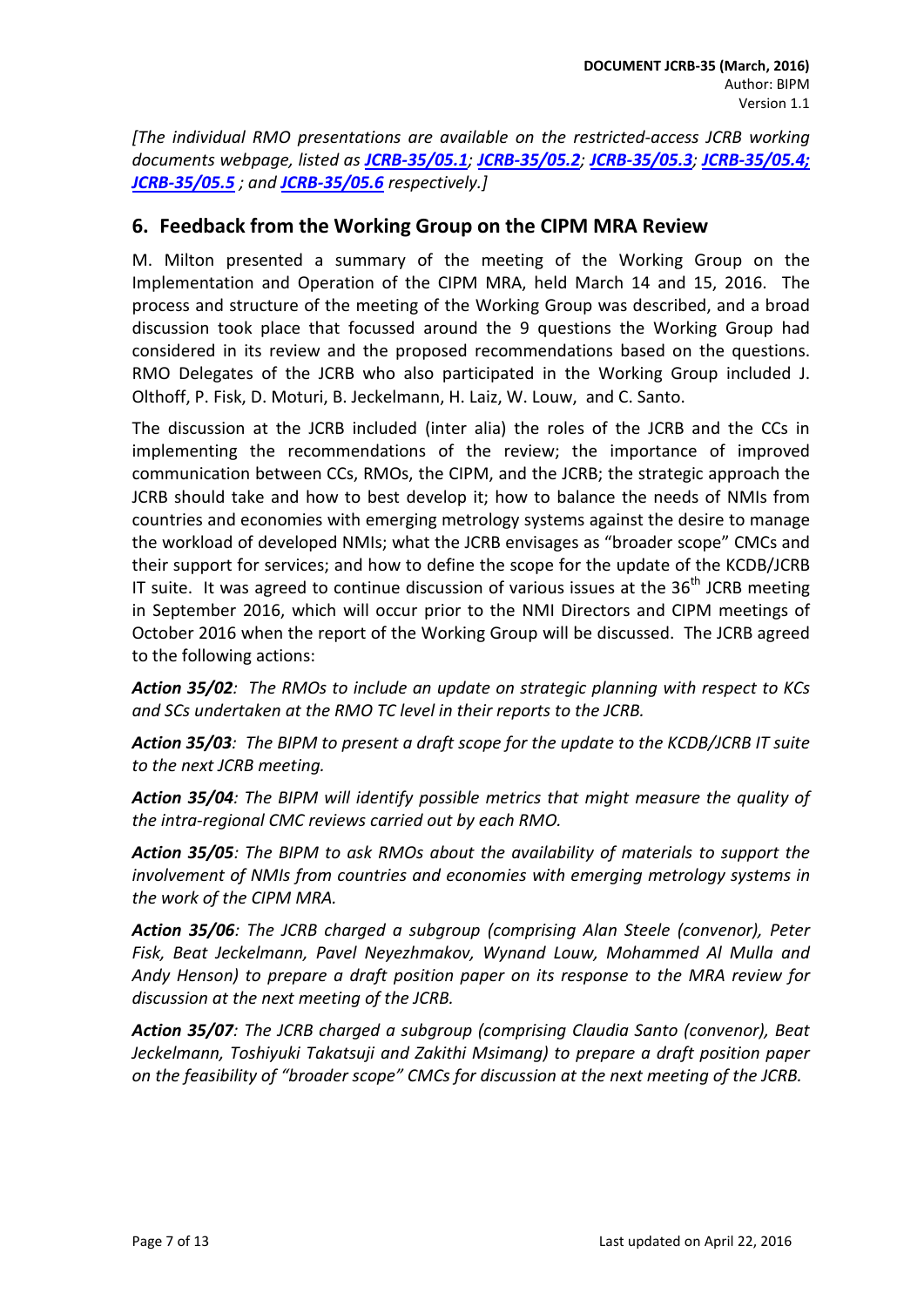# <span id="page-7-0"></span>**7. KCDB report and KCDB tomorrow**

S. Picard presented a summary of the semi-annual KCDB report to the JCRB. The report included the following points:

- − As of 1 March 2016, the KCDB has a total of 24 580 CMCs, including 18 502 in physics (including ionizing radiation) and 6 078 in chemistry. In the last 12 months, the number of physics CMCs has increased by 1.7 % and the number of chemistry CMCs has increased by 5.4 %.
- − 142 CMCs are in grey-out status (temporarily removed from the KCDB), compared with 253 CMCs as of 1 September 2015. CMCs from Netherlands (AUV/6), New Zealand (EM/5), Canada (PR/4 and  $L/11$ ) and Portugal ( $L/1$ ) were permanently deleted from the KCDB. The USA had CMC reinstatements, while CMCs from Italy, Kazakhstan, Mexico, Slovakia, and Portugal entered grey-out status. There presently are no greyed-out CMCs in the 1-year reinstatement period. CMC sets that will reach the 5-year greyed-out limit in the next 12 months are Korea (5 CMCs in pH) on 20 December 2016 and Mexico (3 CMCs in PR) on 15 March 2017.
- − 22 of the 40 Associates who have signed the CIPM MRA have CMCs currently published in the KCDB. The first CMCs declared by Montenegro were added in November 2015. The total number of CMCs of Associates decreased by 26, due to Lithuania moving from Associate to Member State.
- − As of 01 March 2016, there were 1387 total comparisons in the KCDB (933 KCs, 454 SCs). Since the 34<sup>th</sup> JCRB, there have been 18 KC and 21 SC new registrations, and 39 comparisons have been archived.
- − As of 1 March 2016, 93 KCs and 57 SCs were started 5 or more years ago which have not reached a conclusion. In the last six months, 19 KCs and 12 SCs have been added to the category (as they were started in 2011). In the same period, 6 KCs and 1 SC moved out of the category due to being approved, 2 KCs were abandoned, and 7 KCs and 4 KCs had updates in their status but did not reach conclusion. The complete list of comparisons remaining in this category has been provided to the RMOs.
- − A summary of the KCDB 'pop-up' survey showed that 243 replies have been received since December 2014. The KCDB requested that this survey be retired and the JCRB took the following action.

#### *Action 35/08: The KCDB will retire the use of the pop-up survey on the usage of the KCDB website.*

− A brief overview was given of the general requirements for the revision to the KCDB/JCRB IT suite. There is a minimum requirement to maintain the KCDB and replace unsupported software, along with an improved graphical interface. Possible improvements being considered are modernized technology, creation of a web platform for CMC submission and review, and options for exporting and analysing data. Consideration of the implications of the outcome of the CIPM MRA review will also need to be taken into account.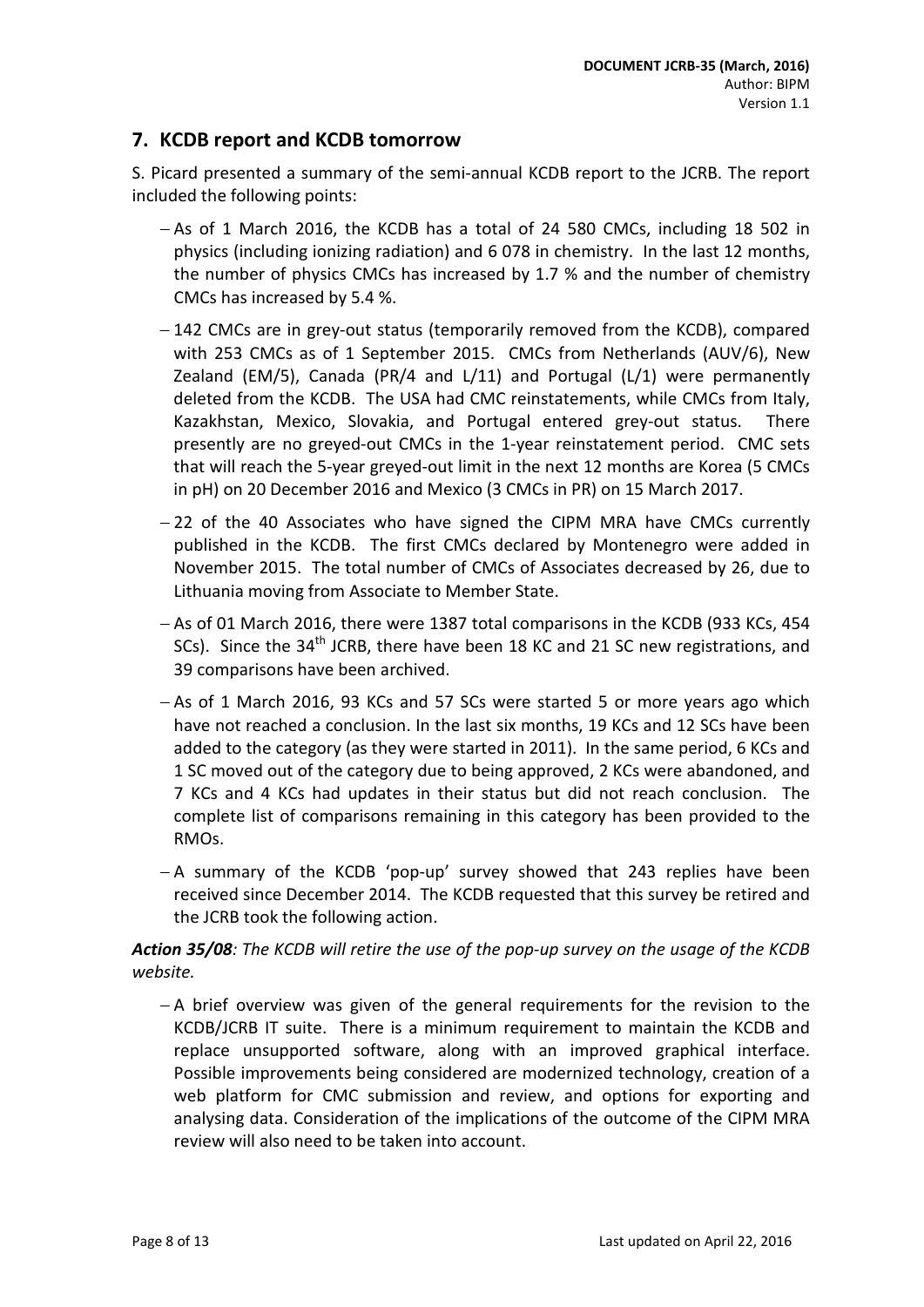*[The KCDB report is available on the restricted-access JCRB working documents webpage listed as [JCRB-35/07.0](http://www.bipm.org/cc/JCRB/Restricted/35/35-07.0_KCDB_Report_to_35th_JCRB_v4.pdf) and on the unrestricted BIPM website at [http://www.bipm.org/jsp/en/ViewKCDBReport.jsp\]](http://www.bipm.org/jsp/en/ViewKCDBReport.jsp)*

# <span id="page-8-0"></span>**8. Status of CMC submissions and review / issues from Consultative Committees**

D. Olson made a presentation on the status of CMC submissions and review, and issues arising from the CCs and operation of the JCRB CMC review. Since the  $34<sup>th</sup>$  JCRB. 17 CMC sets have been published, 24 CMC sets have been submitted, one set was not approved, and two sets were abandoned. As of 15 March 2016, 16 sets were in the status of "review in progress". 4 of those sets were waiting for the inter-RMO review, while the remaining 12 were waiting for the revised file to be posted. One CMC set had its last update in 2013, and two sets had their last update in 2014. RMOs whose CMCs sets were last updated in 2014 or earlier were asked to take appropriate action to bring the review process to conclusion. Several of the CMC sets that were published during the previous six months took 200 days or longer for the inter-regional review (elapsed time of file post to publish). In all these cases, the longest portion of the review was the posting of the revised file by the submitting NMI/RMO.

Inter-RMO review performance (the number of reviews performed according to meeting process deadlines) shows continued overall improvement, with COOMET taking a significant jump in the last six months. RMO performance ranges from 62 % to 100 %. Specific information on reasons for loss of rights to review was provided to the RMOs.

D. Olson presented an analysis that showed that in the last six months 63 % of CMC sets were submitted for inter-RMO review without the confirmation of the QMS evidence, even though it is a requirement for submission as documented in CIPM MRA-D-04. Confirmation of QMS evidence is always verified before a CMC set is published, but its omission when required can cause delays in publication (e.g., this recently affected APMP.QM.24.2015 and APMP.QM.35.2015) and produces additional work for the BIPM. The current JCRB CMC website does not enforce the inclusion of the confirmation of the QMS evidence at the time of CMC submission, although a reminder of the requirement has been added in the submission process. CMC sets currently in review and awaiting the QMS confirmation were listed. The JCRB agreed to the following action:

*Action 35/09: The RMOs to remind TC and WG chairs of the requirement stated in CIPM MRA-D-04 to submit, at the beginning of the inter-RMO review, the confirmation that the QMS evidence supports the CMC set, and to consider how this will be embedded in the update to the KCDB/JCRB IT suite.*

D. Olson described some of the features of the recent JCRB CMC review website update that occurred in conjunction with providing GULFMET the capability of reviewing CMC files posted by the other RMOs. The updated version went live March 1, 2016. Several improvements in the interface design were made along with additional process reminders and a revision of the user's manual. There were no changes to the underlying database or review processes.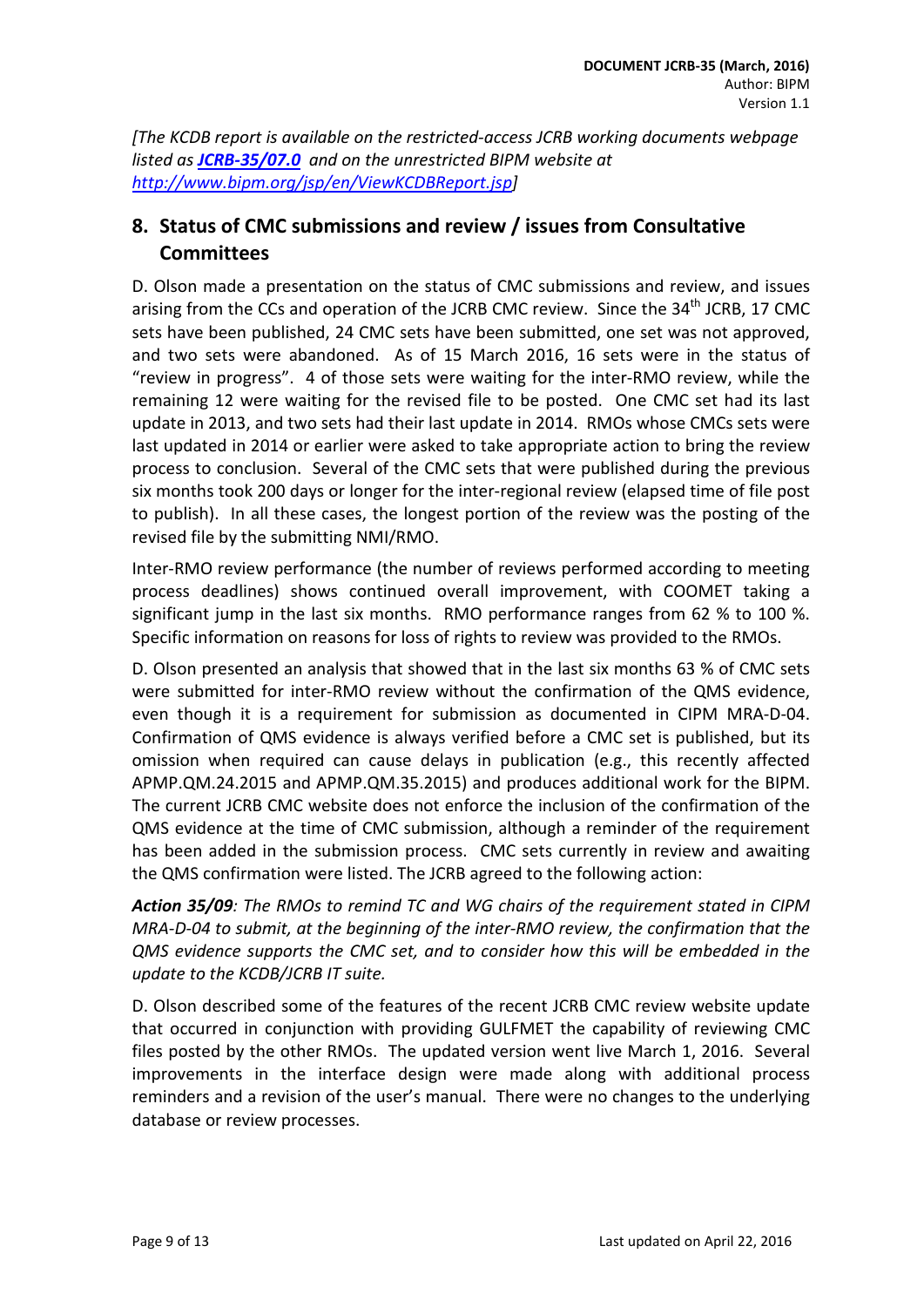*[The CMC status report is available on the restricted-access JCRB working documents webpage listed as [JCRB-35/08.0](http://www.bipm.org/cc/JCRB/Restricted/35/35-08.0_Status_of_CMCs.pdf)*].

# <span id="page-9-0"></span>**9. Listing of comparison participants in the KCDB who are non-signatories to the CIPM MRA or non-designated institutes of signatory states**

D. Olson presented the results of the analysis required from *Action 34/7*, which was to look at the current practice within the KCDB website of listing non-signatory participants in comparisons. Currently, the KCDB lists on the website all participants that are submitted on the comparison registration form, regardless of status as a signatory participant. For the analysis, an excel listing of the KCDB as of 12 October 2015 was sorted to identify participants who were from non-signatory countries or non-designated institutes in signatory countries. That listing had a total of 11 736 participants in 1 348 comparisons. The results showed that 68 participants were from non-signatory countries and 127 participants were non-designated institutes. A further breakdown was given of these participants by comparison originator (RMOs and CC), metrology area, and comparison type (key or supplementary). 37 comparisons have one or more participants from non-signatory countries, and 62 comparisons have one or more participants who are non-designated institutes. Possible options were presented and discussed for establishing a consistent policy of listing of non-signatory participants. The JCRB decided upon the following action, along with text changes in CIPM MRA-D-05 (to be mentioned in agenda item 10.1) to document the policy:

*Action 35/10: The BIPM will delete the listings of non-signatory and non-designated participants of comparisons that currently appear in the drop-down menus of the KCDB (recalling that all participants will continue to be listed in the comparison reports).*

*[The presentation on agenda item 9 is available on the restricted-access JCRB working documents webpage listed as [JCRB-35/09.0,](http://www.bipm.org/cc/JCRB/Restricted/35/35-09.0_Non-signatory_Participants_in_KCDB.pdf) along with a background paper that explains the analysis and results in more detail listed as [JCRB-35/09.1](http://www.bipm.org/cc/JCRB/Restricted/35/35-09.1_Background_Paper_KCDB_Participants_Listings.pdf)].*

# <span id="page-9-1"></span>**10. Procedures to be discussed**

*Action 34/6* tasked the BIPM to look at procedural documents of relevance to publishing reports of comparisons involving non-signatories participants, and draft proposed changes. The two documents found to be relevant were CIPM MRA-D-05 and CIPM/2005-06/(REV).

# <span id="page-9-2"></span>**10.1. CIPM MRA-D-05 "Measurement comparisons in the CIPM MRA"**

D. Olson presented proposed changes to CIPM MRA-D-05, "Measurement comparisons in the CIPM MRA". Changes were detailed both in response to *Action 34/6*, and to the decision in agenda item 9 as detailed in *Action 35/10*. The text from *JCRB Resolution 34/1*, which is the revised policy on reporting results of comparisons with non-signatory participants, will be inserted into Paragraph 8 of CIPM MRA-D-05. Paragraphs 5.1 and 7.1 will be revised to remove reference to previous policy and to point to Paragraph 8. Paragraph 3, which discusses the registration of comparisons, will have a sentence added to state that only signatory participants will appear on the drop-down menus of the KCDB.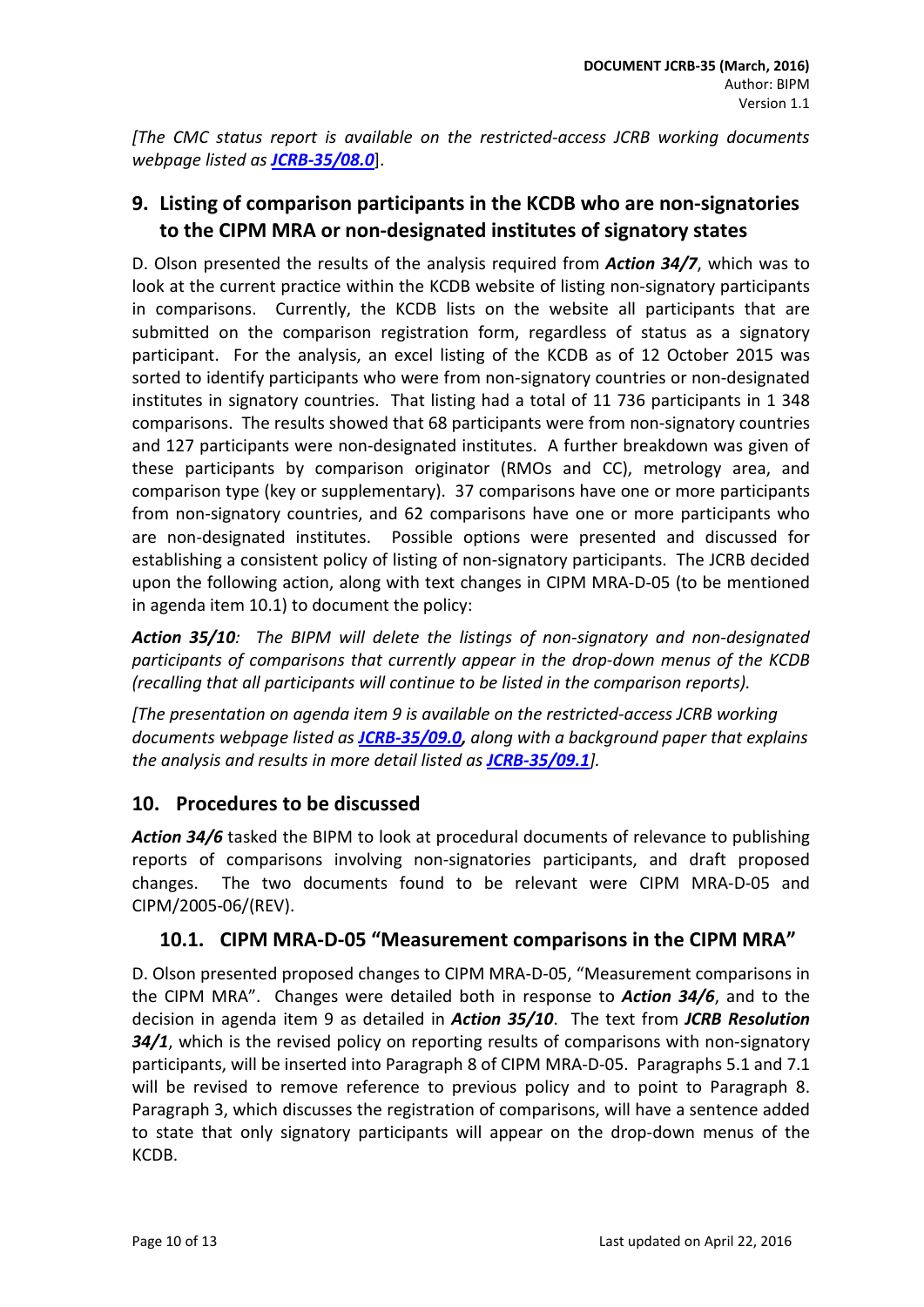The JCRB agreed to the revisions and decided upon the following action:

*Action 35/11: The JCRB approved the revision to CIPM MRA-D-05, "Measurement comparisons in the CIPM MRA" and the BIPM will inform the CIPM of the revision.*

# <span id="page-10-0"></span>**10.2. CIPM Interpretive document (CIPM/2005-06/REV)**

D. Olson presented the text within CIPM/2005-06/REV which states the policy of reporting results of comparisons from non-signatories of the CIPM MRA (specifically, Point of Clarification 6). If the document is left unchanged, it is in conflict with the *JCRB Resolution 34/1* and revised guidance document CIPM MRA-D-05. As this is a CIPM document, the JCRB can only make recommendations to the CIPM for changes. Options discussed were (1) recommend a revision to the document to include the text of *JCRB Resolution 34/1*, or (2) recommend retiring the document and include the other points of clarification made in the document within existing procedural documents. It was felt that retiring the document would disperse useful information on a variety of topics and defeat the utility of a concise guidance document. The JCRB agreed to the following recommendation:

*Recommendation 35/1: The JCRB recommends to the CIPM to revise Point of Clarification 6 to CIPM 2005-06(REV); the revision to include the text of JCRB Resolution 34/1 regarding measurement comparison reports.*

*[The presentations on the procedures to be discussed are available on the restrictedaccess JCRB working documents webpage listed as [JCRB-35/10.1](http://www.bipm.org/cc/JCRB/Restricted/35/35-10.1_Comparisons_Doc.pdf) and [JCRB-35/10.2](http://www.bipm.org/cc/JCRB/Restricted/35/35-10.2_Interpretive_Doc.pdf)].*

# <span id="page-10-1"></span>**11. Application of ARAMET to become an RMO**

A. Henson presented information on an ARAMET request made in December of 2015 to become an RMO within the meaning of the CIPM MRA. ARAMET currently has 12 member states, and was established in 2012 under the umbrella of the Arab Industrial Development and Mining Organization (AIDMO). Four members of ARAMET are member states (Egypt, Iraq, Saudi Arabia, and Tunisia) and two members of ARAMET are associate members of the CGPM (Sudan and Yemen). Dr. Milton stated that he would be asking the CIPM to reflect more widely on the implications of an initiative for an RMO that cut across the existing RMOs. He asked AFRIMETS and GULFMET if it was aware of the ARAMET initiative and if they knew the positions of their members named by ARAMET as participating in and supporting ARAMET. The representatives from AFRIMETS and GULFMET stated they were not aware of this request and there had been no coordination between ARAMET and the RMOs. AFRIMETS and GULFMET representatives agreed to contact ARAMET and gain further information.

# <span id="page-10-2"></span>**12. Cross membership of RMOs**

P. Fisk raised the issue of cross membership of RMOs in the context of providing assistance to GULFMET to progress their status as an RMO, without unduly burdening Technical Committees. APMP has had a number of requests from GULFMET to become associate members of APMP. JCRB members affirmed that various RMO activities are open to GULFMET within the resources available to accommodate them, including RMO comparisons, RMO trainings, and attendance at RMO plenaries.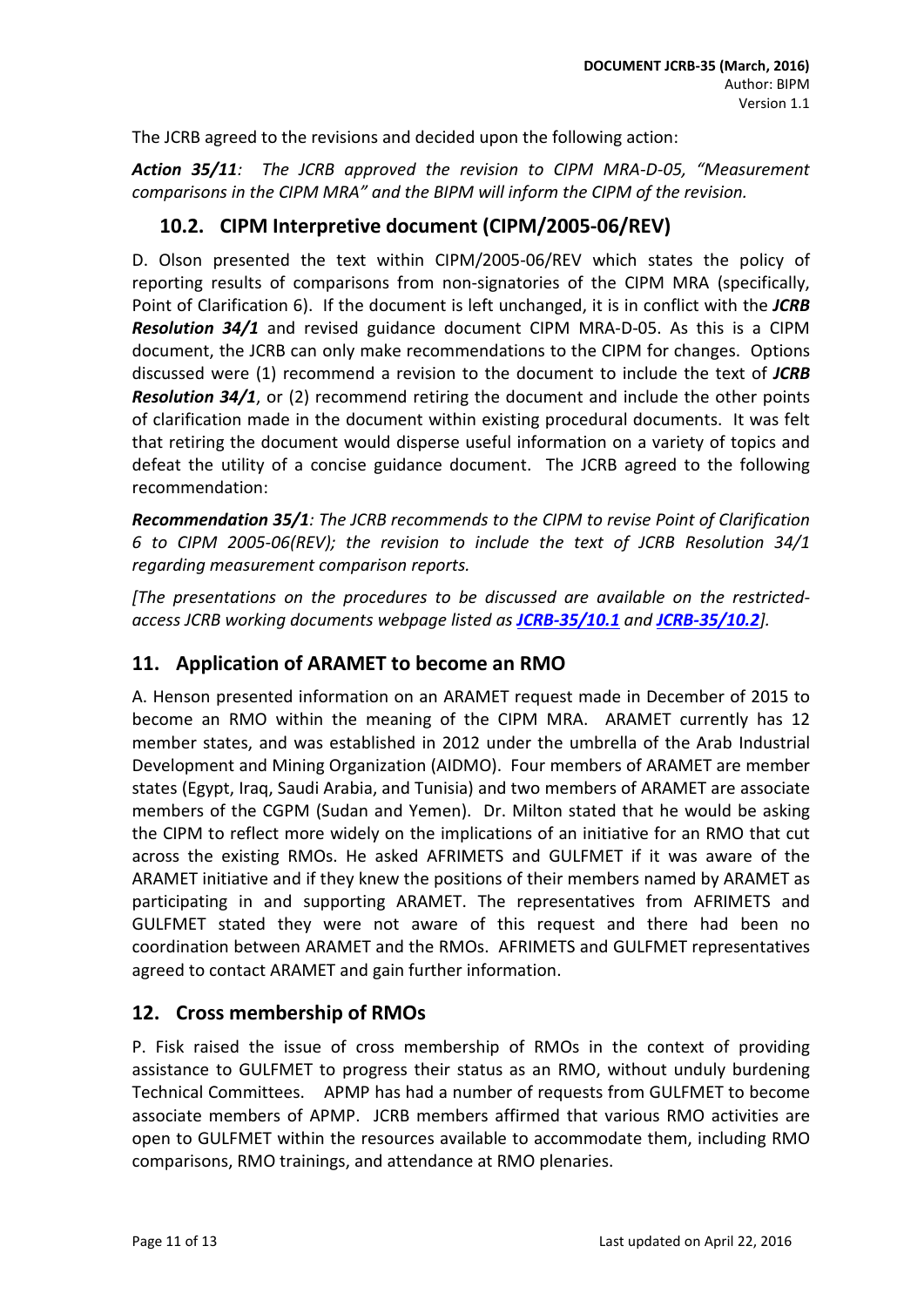# <span id="page-11-0"></span>**13. Any other business**

Items which had been added to any other business were "the terms of reference of the JCRB" and "a possible JCRB strategy". (CIPM MRA-D-01 contains the Terms of Reference for the JCRB which are reproduced from Appendix E of the CIPM MRA). The meeting agreed that both other business items had been discussed in agenda item 6.

### <span id="page-11-1"></span>**14. Next meetings and meeting closure**

D. Moturi gave a presentation on KEBS, the proposed site of the  $36<sup>th</sup>$  JCRB. The JCRB agreed to the following resolutions regarding the next two JCRB meetings:

*Resolution 35/1: The 36th meeting of the JCRB will take place on September 14 and 15, 2016 at KEBS in Nairobi, Kenya.*

*Resolution 35/2: The 37th meeting of the JCRB will take place during the week beginning March 13, 2017 at the BIPM, on days to be decided.*

M. Milton read the resolutions, recommendations, and actions. He thanked the delegates for their attendance and called the  $35<sup>th</sup>$  meeting of the JCRB to a closure.

### <span id="page-11-2"></span>**15. Resolutions, Recommendations, and Actions**

**Action 35/01:** GULFMET is encouraged to register their comparisons (except those used for training purposes) in the KCDB and is reminded of the guidance on comparisons given in CIPM MRA-D-05, particularly section 5.1, regarding linkage between CIPM and RMO key comparisons.

**Action 35/02**: The RMOs to include an update on strategic planning with respect to KCs and SCs undertaken at the RMO TC level in their reports to the JCRB.

**Action 35/03**: The BIPM to present a draft scope for the update to the KCDB/JCRB IT suite to the next JCRB meeting.

**Action 35/04**: The BIPM will identify possible metrics that might measure the quality of the intra-regional CMC reviews carried out by each RMO.

**Action 35/05**: The BIPM to ask RMOs about the availability of materials to support the involvement of NMIs from countries and economies with emerging metrology systems in the work of the CIPM MRA.

**Action 35/06**: The JCRB charged a subgroup (comprising Alan Steele (convenor), Peter Fisk, Beat Jeckelmann, Pavel Neyezhmakov, Wynand Louw, Mohammed Al Mulla and Andy Henson) to prepare a draft position paper on its response to the MRA review for discussion at the next meeting of the JCRB.

**Action 35/07**: The JCRB charged a subgroup (comprising Claudia Santo (convenor), Beat Jeckelmann, Toshiyuki Takatsuji and Zakithi Msimang) to prepare a draft position paper on the feasibility of "broader scope" CMCs for discussion at the next meeting of the JCRB.

**Action 35/08**: The KCDB will retire the use of the pop-up survey on the usage of the KCDB website.